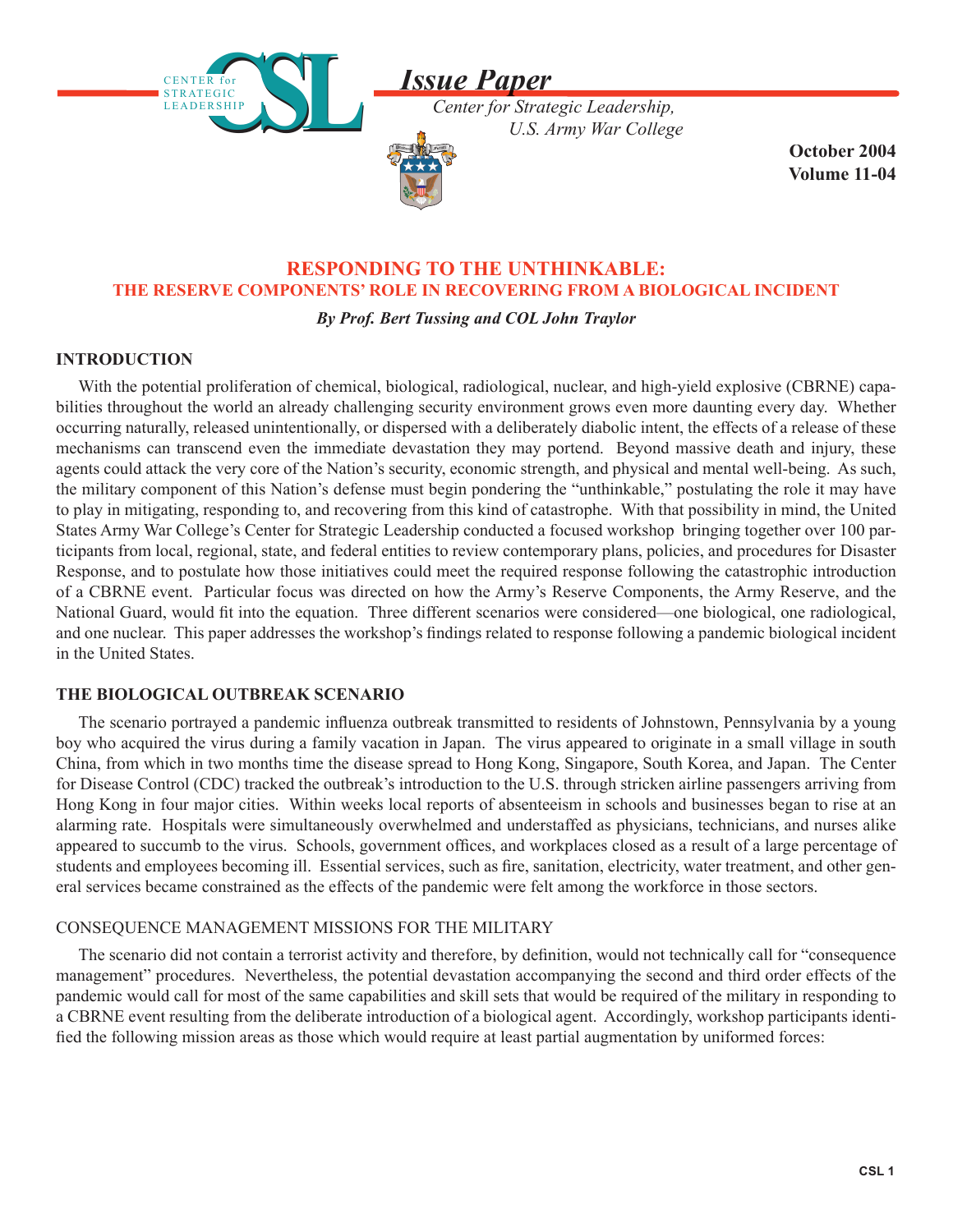- Medical Augmentation, to include personnel, equipment, and specialized forensic capabilities. Triage centers to compensate for saturated civilian emergency room facilities, bed, and shelter compounds to accommodate expected hospital overflow
- Distribution and Transportation Services, to accommodate dispensing of vital vaccines, antitoxins and the like. Security forces to deter violence and disorder in said distribution
- General Infrastructure Service and Maintenance, filling the gaps of a depleted workforce in vital sectors such as water, fire, communications, and energy
- Law Enforcement Augmentation, as required by a depleted force and rising unrest
- Quarantine Enforcement and Support, primarily through transportation and delivery services
- Contaminated Waste Disposal
- Mortuary Affairs Support

#### **COMMAND AND CONTROL OF MILITARY RESPONSE FORCES**

Participants noted that military augmentation could be shared across all four armed services and across the breadth of the Army's active duty, Reserve, and National Guard. They also noted, however, that certain missions recommended themselves better to the active duty component and reserve forces under Title 10 jurisdiction, such as most medical augmentation missions; and some were more suited to the National Guard under Title 32 and/or State Active Duty (SAD) status , such as direct support to law enforcement entities. To ensure the most effective Command and Control of all forces, therefore, the participants recommended that a combined Joint Task Force of active and reserve component forces be established and assigned in response to incidents like the one described in the scenario. In deference to established relationships with state and local officials, command of the Joint Task Force would be delegated to a senior member of the National Guard, who would respond to the U.S. Northern Command in issues surrounding his Title 10 charges, and to the state's governor for issues surrounding control and employment of the Title 32/SAD National Guard elements. Participants noted that this construct was recently exercised in support of the G-8 summit at Sea Island, Georgia, and then again at both Democratic and Republican National Conventions in Boston and New York, respectively.

#### **INTEGRATION WITH FEDERAL STATE AND LOCAL AGENCIES**

Whatever the command and control composition may be, the fact that the military is capable of responding to calls for assistance from the civil sector is only part of the requirement. The proper interaction with engaged agencies at the federal, state, and local level will do much to determine the ultimate efficacy of military support. Participants noted that each of the mission areas identified above demands this sort of interaction, with general requirements being delineated by local Incident Commanders; initial coordination of those requirements orchestrated through state emergency management agencies; and final coordination of the federal multi-agency response (to include the military) under Federal Emergency Management Agency (FEMA) oversight of the appropriate elements of the National Response Plan. Workshop participants noted particular elements of the state, local, and federal governments that would be essential in addressing the concerns of an epidemic such as the one portrayed in the scenario. At the state and local levels this included law enforcement officials, public health authorities, and public and private sector officials in charge of essential municipal service infrastructure. Regarding federal jurisdiction, participants discussed essential interaction with FEMA's Disaster Mortuary Services, the CDC, and other elements of the Department of Health and Human Services. At all levels, the workshop members pointed to the importance of "tapping" state and local emergency operations centers for access to vital databases and practiced coordination links throughout the public and private sectors.

#### **MITIGATING SHORTFALLS**

Despite their best efforts, resource constraints, fiscal realities, and the relative likelihood of an incident such as the one described here preclude local, state, and federal officials from being totally prepared for "all hazards, all the time." Nevertheless, workshop participants did identify certain shortfalls for which additional steps should be taken: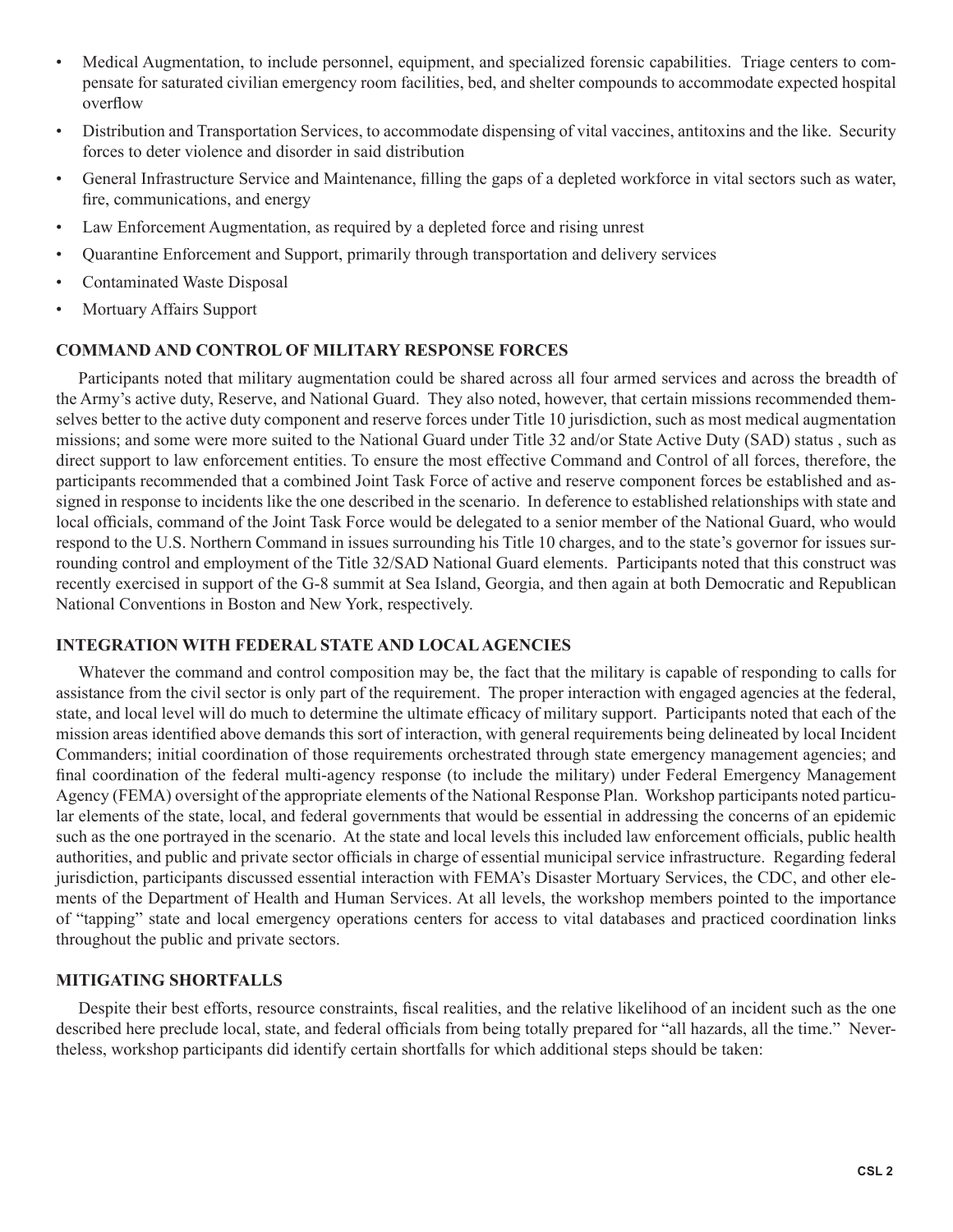- Bed Spaces are a recurring concern in every mass casualty discussion. Civilian hospitals consistently operate at 85% to 95% of capacity. Discussions on the issue frequently include recommendations for augmenting these scarce resources with excess capacity available through the Veteran's Administration hospital system, but these too are a finite resource. Participants suggested that immediate attention be devoted to preparing "field expedient" capabilities for augmenting this basic requirement, ranging from setting up beds in indoor stadiums to setting up tent cities in the field.
- Mortuary Affair demands may quickly outstrip capabilities, even with armed forces augmentation. In the Army, for instance, there are only three Mortuary Affairs units: one in the active component, and two in the reserves. Should a mass casualty event occur, such as that one envisioned here, these will be almost immediately overwhelmed, leaving the Departments of Homeland Security and Health and Human Services little in the way of additional specialized capacity. However, participants noted that other types of mobilized forces could be counted upon to perform some of the "lower end" aspects of mortuary service, to include assisting in "bagging and tagging" the massive numbers of casualties this situation could portend.
- Reserve Force Composition is seldom optimized for domestic support. Workshop participants suggested that a significant element of that component should be adjusted toward that end, focusing particularly on the transportation, communication, and distribution capabilities frequently envisioned in mass casualty exercises. These kinds of forces should be reasonably distributed to allow for a certain capability within all states and territories, building upon Emergency Management Assistance Compacts (EMACs) and other cooperative measures where possible.
- Contingency Planning tends to be inadequate. For much of the population, including its leadership, the circumstances described in all three of the workshop's scenarios remain in the realm of the "unthinkable." While this may be understandable, it is undoubtedly irresponsible. Rudimentary contingency plans for meeting these kinds of disasters must be begun. In as much as the military contains more of the requisite skills and experience than any other segment of society in developing contingency plans, the offer for assistance to state and local officials should be immediately forthcoming—especially from the ranks of the Guard and Reserves.

### **CONCLUSION**

Pandemic catastrophe in the United States is not without precedent. In 1968 and 1969 over 34,000 deaths occurred in this country from the so-called "Hong Kong flu" and in 1957-58 well over twice that number were lost to the "Asian flu." The most horrible example was experienced in the 1918 Influenza Pandemic, where 28% of the American population was infected resulting in an estimated 675,000 deaths.

In spite of the advances in medicinal science, today's transient society–wherein hundreds upon hundreds of air, land, and sea travelers could serve as the unsuspecting "vectors"–may prove more vulnerable to pandemic diseases than any before. That ominous forecast comes before the acknowledgement that walking among us are men who would deliberately, dispassionately, and indiscriminately decimate untold numbers of men, women, and children in pursuit of a radical fundamentalist dream. The threat to our people may not be immediate, but it is ominously real. Federal, state, and local governments must devote themselves to cold assessments and dedicated preparations for that reality. Our leadership must be prepared to make calculated decisions that will on the one hand force raw prioritization of life saving resources, and on the other hand impose strict constraints on a society for whom constraints are rare. Academic and experiential learning environments must be prepared and exercised to bring our leaders to a level of knowledge that will prepare them for the decisions we hope they will never face. And the military must be prepared to serve them, with disciplined forces and unique capabilities, wherever and however they legally can.